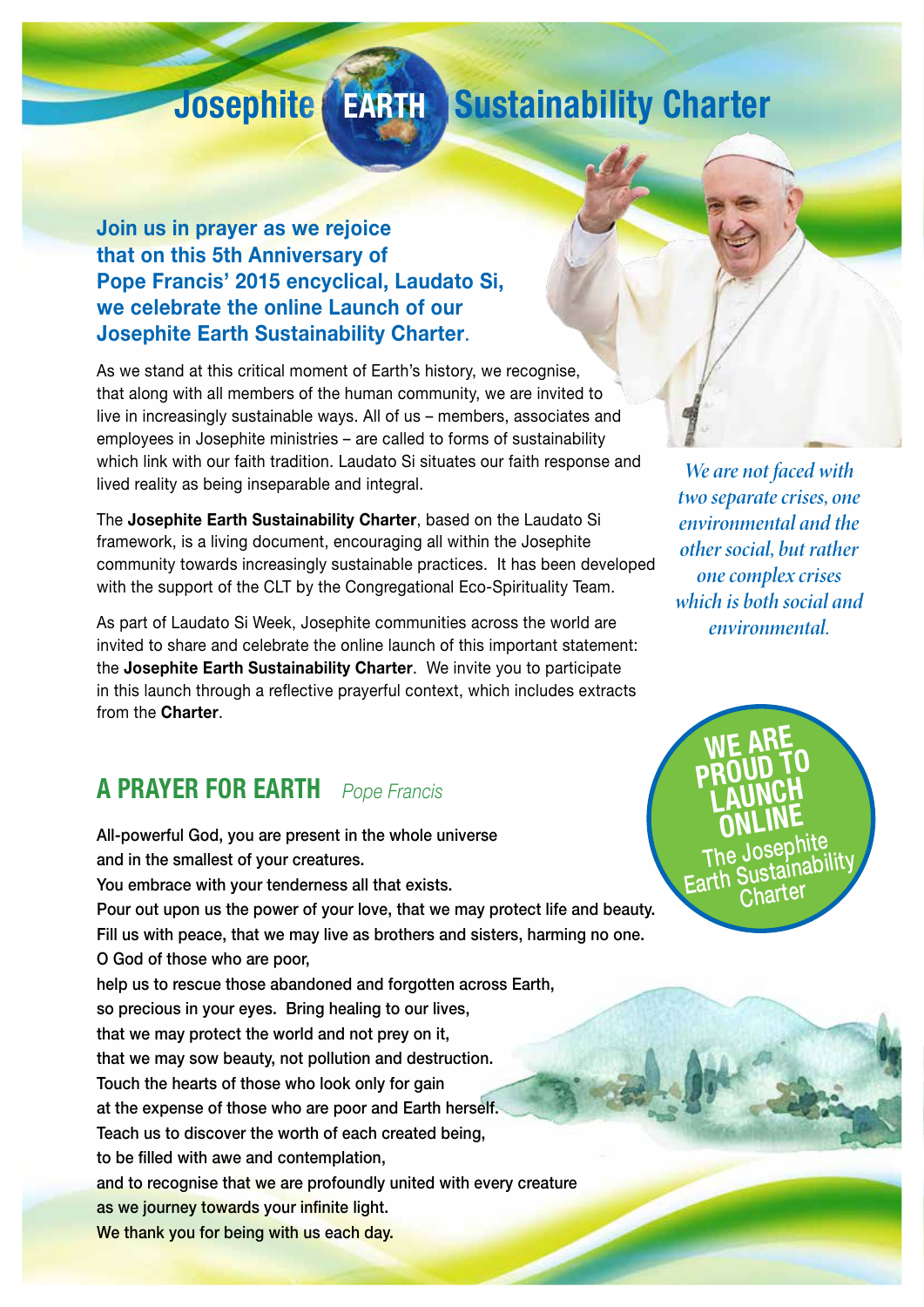## **Towards Josephite Earth Sustainability**

*(some extracts and reflections from the* Charter*)*

*We stand at a critical moment in Earth's History. As Josephite women and men we acknowledge our role in caring for Earth, Our Common Home, and our responsibilities for present and future generations.* 

*Science, theology and indeed, the ancient knowledges of aboriginal peoples throughout the world, stress the interconnected nature of everything, of all. The policies of the Josephite Congregation and the culture and actions of its members, associates and employees have consequences for the environment and the quality of human life.*

*Recognising the complexities facing us, the principles of the Josephite Earth Sustainability Charter provide a hope-filled ethical framework and vision for Earth sustainability.* 

*"Nature cannot be regarded as something separate from ourselves or as a mere setting in which we live." 1*

*"Ko au te awa, ko te awa ko au" I am the river. The river is me. (Maori Proverb)*

*"I am the forest…" (John Seed)*

**As ethically responsible citizens we are challenged to consider environmental impacts and to make mindful choices regarding origins and lifecycle of the water, energy, food or products that we are using or considering purchasing.**

*"We know that technologies based on the use of highly polluting fossil fuels- especially coal, but also oil and, to a lesser degree, gas – needs to be progressively replaced without delay". Pope Francis <sup>2</sup>*

> 1 Laudato Si #139 <mark>²</mark> Laudato Si #165

**How might I/we be contributing to cycles of injustice toward Earth, peoples and all creation?**

**How do our Josephite daily actions contribute to caring for Earth?**